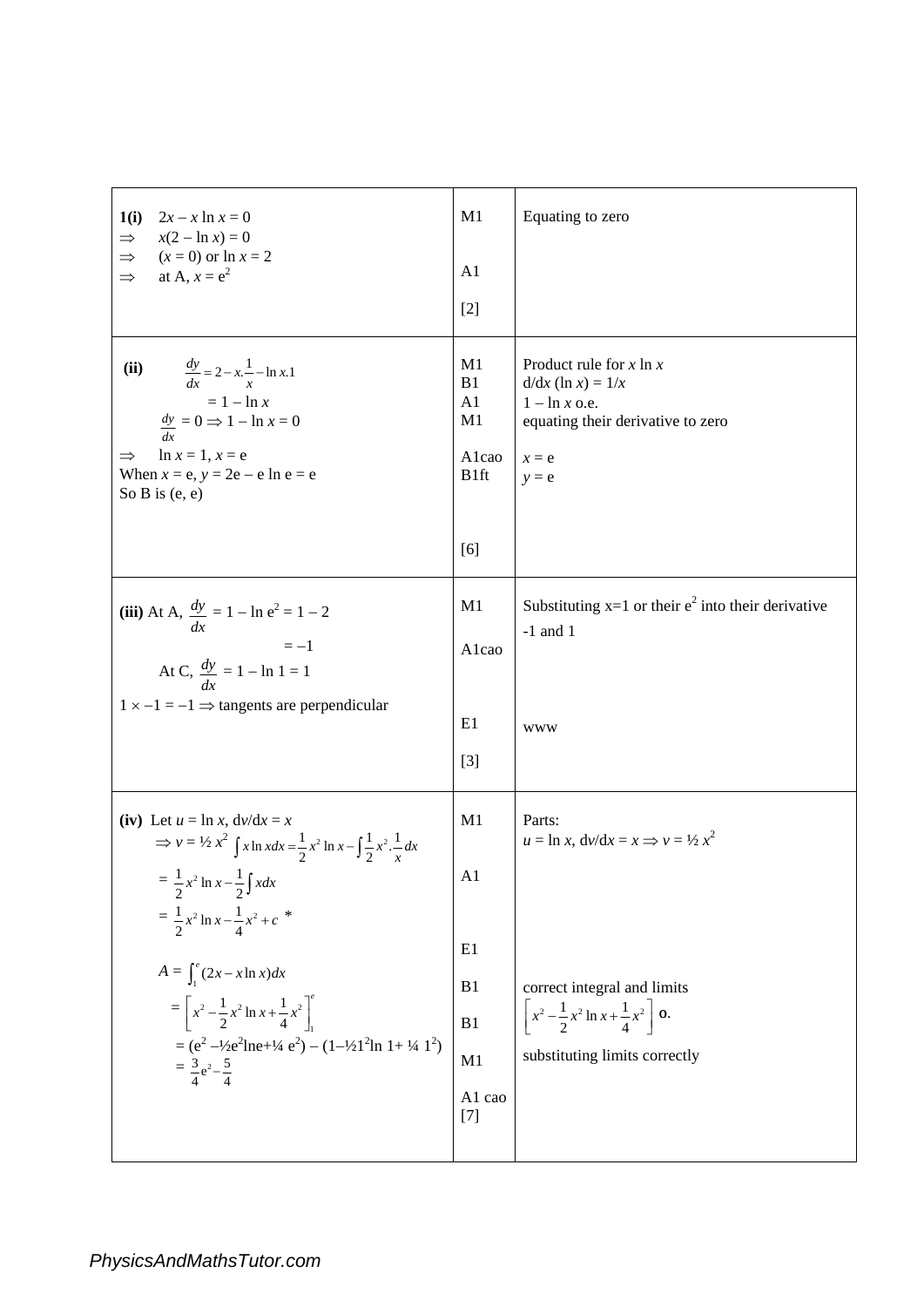| let $u = x$ , $dv/dx = \sin 2x \implies v = -\frac{1}{2}\cos 2x$                                                                             | M1                               | parts with $u = x$ , $dv/dx = \sin 2x$                                                    |
|----------------------------------------------------------------------------------------------------------------------------------------------|----------------------------------|-------------------------------------------------------------------------------------------|
| $\Rightarrow \int_0^{\pi/6} x \sin 2x dx = \left[ x - \frac{1}{2} \cos 2x \right]_0^{\pi/6} + \int_0^{\pi/6} \frac{1}{2} \cos 2x \cdot 1 dx$ | A <sub>1</sub>                   |                                                                                           |
| $=\frac{\pi}{6} - \frac{1}{2} \cos \frac{\pi}{3} - 0 + \left[ \frac{1}{4} \sin 2x \right]$                                                   | B1ft                             | $\cdots + \frac{1}{4} \sin 2x \left  \frac{1}{6} \right $                                 |
| 24                                                                                                                                           | M <sub>1</sub><br>B <sub>1</sub> | substituting limits<br>$\cos \pi/3 = \frac{1}{2}$ , $\sin \pi/3 = \frac{\sqrt{3}}{2}$ soi |
| 24                                                                                                                                           | E1<br>[6]                        | <b>WWW</b>                                                                                |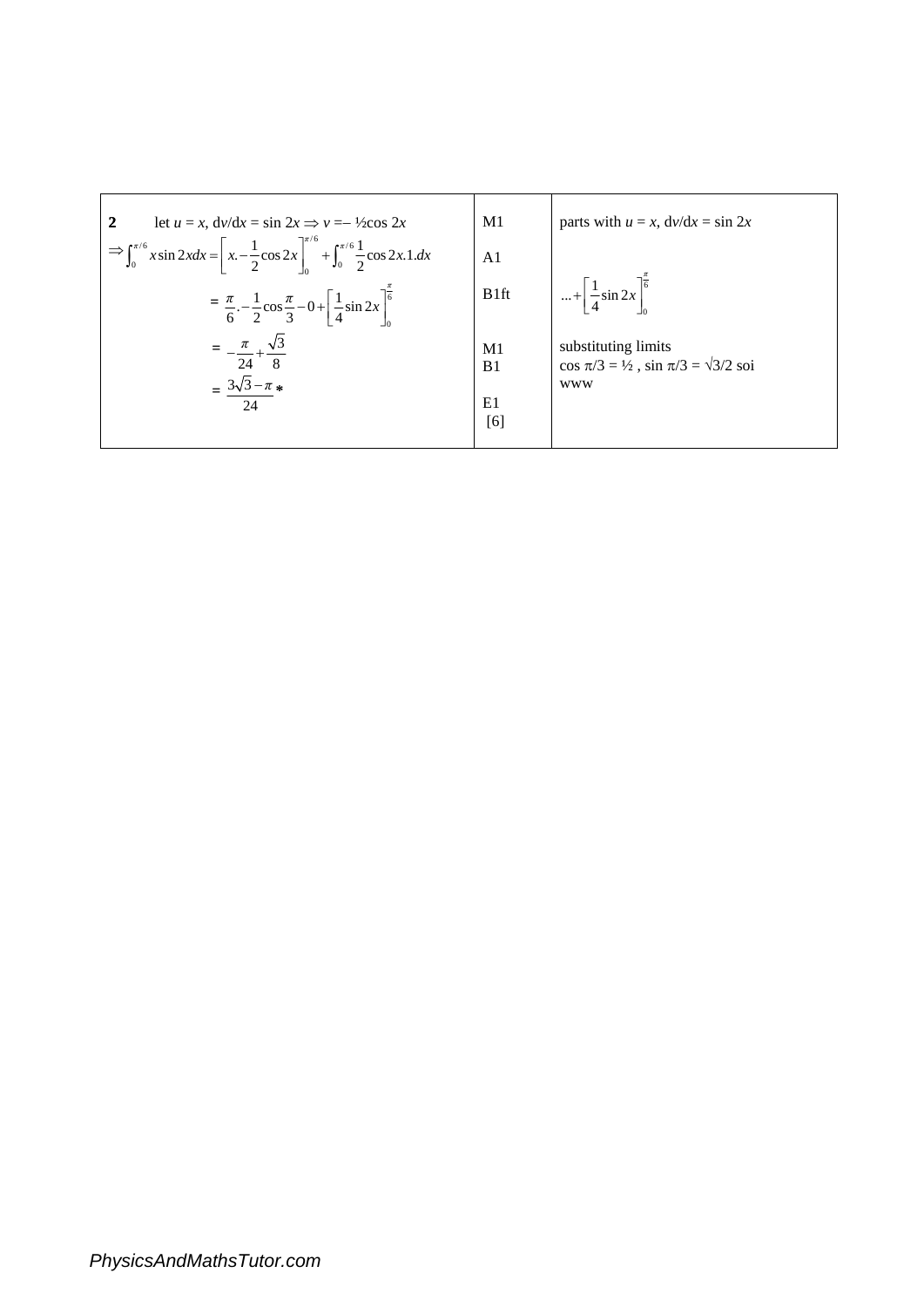| 3(i)<br>At P, x sin $3x = 0$<br>$\implies$ sin 3x = 0<br>$\implies$ 3x = $\pi$<br>$\implies x = \pi/3$                                                                                                                                                                                                                                                                                                                                                                                                                                                                                                                                                                             | M1<br>A1<br>Alcao<br>$\lceil 3 \rceil$                           | x sin $3x = 0$<br>$3x = \pi$ or 180<br>$x = \pi/3$ or 1.05 or better                                                                                                                                                                       |
|------------------------------------------------------------------------------------------------------------------------------------------------------------------------------------------------------------------------------------------------------------------------------------------------------------------------------------------------------------------------------------------------------------------------------------------------------------------------------------------------------------------------------------------------------------------------------------------------------------------------------------------------------------------------------------|------------------------------------------------------------------|--------------------------------------------------------------------------------------------------------------------------------------------------------------------------------------------------------------------------------------------|
| When $x = \pi/6$ , $x \sin 3x = \frac{\pi}{6} \sin \frac{\pi}{2} = \frac{\pi}{6}$<br>(ii)<br>$\Rightarrow$ Q( $\pi/6$ , $\pi/6$ ) lies on line y = x                                                                                                                                                                                                                                                                                                                                                                                                                                                                                                                               | E1<br>[1]                                                        | $y = \frac{\pi}{2}$ or x sin $3x = x \implies \sin 3x = 1$ etc.<br>Must conclude in radians, and be exact                                                                                                                                  |
| (iii)<br>$v = x \sin 3x$<br>$\Rightarrow \frac{dy}{dx} = x \cdot 3\cos 3x + \sin 3x$<br>At Q, $\frac{dy}{dx} = \frac{\pi}{6} .3 \cos \frac{\pi}{2} + \sin \frac{\pi}{2} = 1$<br>= gradient of $y = x$<br>So line touches curve at this point                                                                                                                                                                                                                                                                                                                                                                                                                                       | B1<br>M1<br>Alcao<br>M1<br>A1ft<br>E1<br>[6]                     | $d/dx$ (sin 3x) = 3cos 3x<br>Product rule consistent with their derivs<br>$3x \cos 3x + \sin 3x$<br>substituting $x = \pi/6$ into their derivative<br>$= 1$ ft dep $1st M1$<br>= gradient of $y = x$ (www)                                 |
| Area under curve = $\int_{0}^{\frac{\pi}{6}} x \sin 3x dx$<br>(iv)<br>Integrating by parts, $u = x$ , $dv/dx = \sin 3x$<br>$\Rightarrow v = -\frac{1}{2}\cos 3x$<br>$\int_0^{\frac{\pi}{6}} x \sin 3x dx = \left[ -\frac{1}{3} x \cos 3x \right]_0^{\frac{\pi}{6}} + \int_0^{\frac{\pi}{6}} \frac{1}{3} \cos 3x dx$<br>$= -\frac{1}{3} \cdot \frac{\pi}{6} \cos \frac{\pi}{2} + \frac{1}{3} \cdot 0 \cdot \cos \theta + \left[ \frac{1}{9} \sin 3x \right]_0^{\frac{1}{6}}$<br>$=\frac{1}{\alpha}$<br>Area under line = $\frac{1}{2} \times \frac{\pi}{6} \times \frac{\pi}{6} = \frac{\pi^2}{72}$<br>So area required = $\frac{\pi^2}{72} - \frac{1}{9}$<br>$=\frac{\pi^2-8}{72}$ | M1<br>Alcao<br>Alft<br>M1<br>A <sub>1</sub><br>B1<br>E1<br>$[7]$ | Parts with $u = x dv/dx = \sin 3x \implies$<br>$v = -\frac{1}{2}\cos 3x$ [condone no negative]<br>$+\left[\frac{1}{9}\sin 3x\right]^{\frac{1}{6}}$<br>substituting (correct) limits<br>$rac{1}{9}$ www<br>$\frac{\pi^2}{72}$<br><b>WWW</b> |